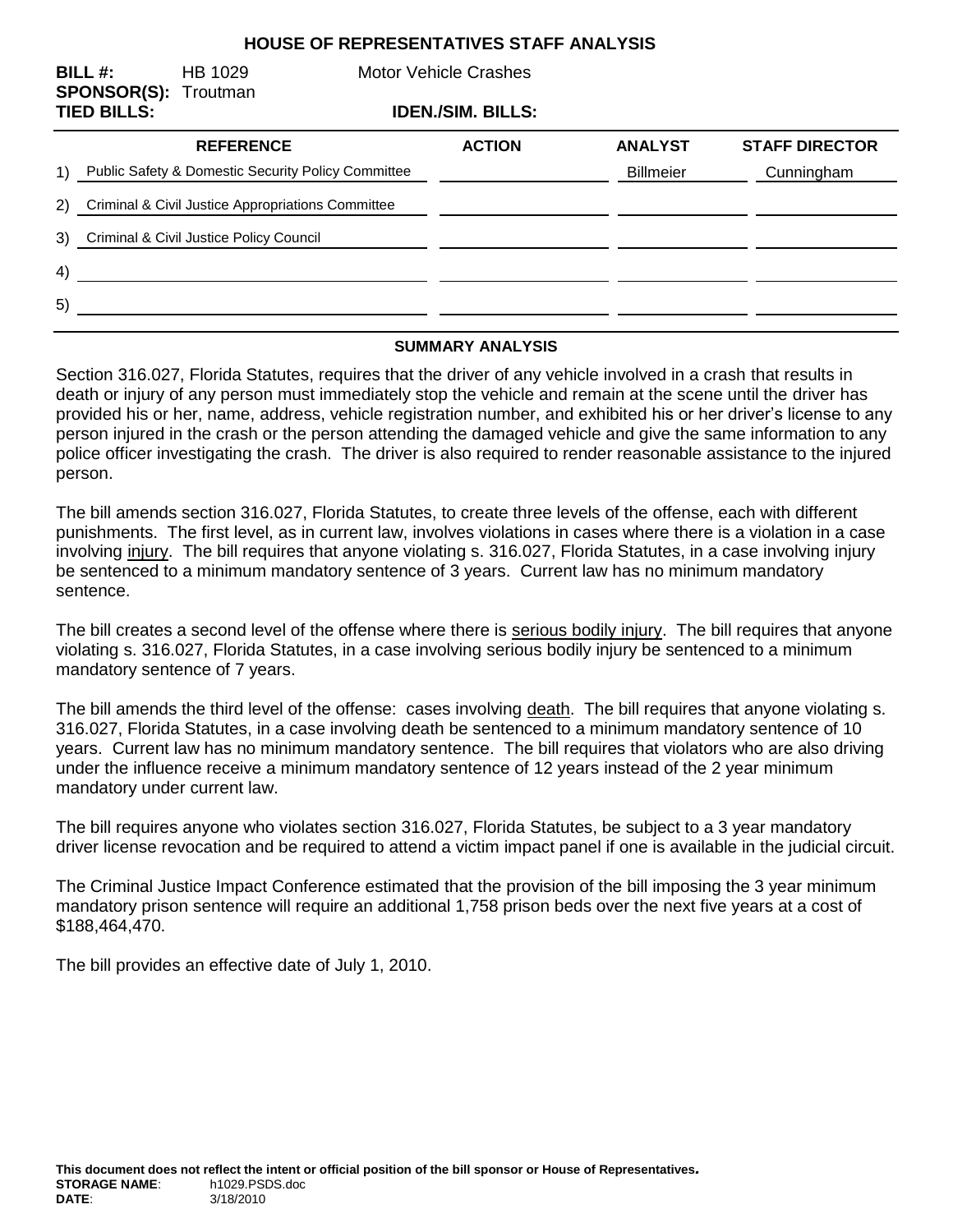## **HOUSE PRINCIPLES**

Members are encouraged to evaluate proposed legislation in light of the following guiding principles of the House of Representatives

- Balance the state budget.
- Create a legal and regulatory environment that fosters economic growth and job creation.
- Lower the tax burden on families and businesses.
- Reverse or restrain the growth of government.
- Promote public safety.
- Promote educational accountability, excellence, and choice.
- Foster respect for the family and for innocent human life.
- Protect Florida's natural beauty.

### **FULL ANALYSIS**

#### **I. SUBSTANTIVE ANALYSIS**

#### A. EFFECT OF PROPOSED CHANGES:

#### *Current Law*

Section 316.027, Florida Statutes, requires that the driver of any vehicle involved in a crash that results in death or injury of any person must immediately stop the vehicle and remain at the scene until the driver has complied with section 316.062, Florida Statutes. That statute requires the person to provide his or her, name, address, vehicle registration number, and exhibit his or her driver's license to any person injured in the crash or the person attending the damaged vehicle and give the same information to any police officer investigating the crash.<sup>1</sup> The driver is also required to render reasonable assistance to the injured person.<sup>2</sup>

A driver who violates section 316.027, Florida Statutes, in a case involving injury commits a third degree felony.<sup>3</sup> A third degree felony is punishable by up to five years in prison and a fine up to \$5,000.<sup>4</sup> The violation does not include a minimum mandatory prison sentence.

A driver who violates section 316.027, Florida Statutes, in a case involving death commits a first degree felony.<sup>5</sup> A first degree felony is punishable by up to 30 years in prison and a fine up to \$10,000.<sup>6</sup> This violation includes a minimum mandatory prison sentence of 2 years if the person commits the violation while driving under the influence in violation of section 316.193, Florida Statutes.<sup>7</sup>

All violations of section 316.027, Florida Statutes, require that the driver violating the statute make restitution to the victim unless the court finds clear and compelling reasons not to order restitution. Restitution is required to be made a condition of probation.<sup>8</sup>

Current law requires revocation of a driver license if a person violates section 316.027, Florida Statutes.<sup>9</sup>

 $\overline{a}$ 

- 4 See ss. 775.082, 775.083, F.S.
- 5 See s. 316.027(1)(b), F.S.
- 6 See ss. 775.082, 775.083, F.S.
- 7 See s. 316.027(1)(b), F.S.

<sup>1</sup> See s. 316.062, F.S.

<sup>2</sup> See s. 316.062, F.S.

<sup>3</sup> See s. 316.027(1)(a), F.S.

<sup>8</sup> See s. 316.027(1)(c), F.S.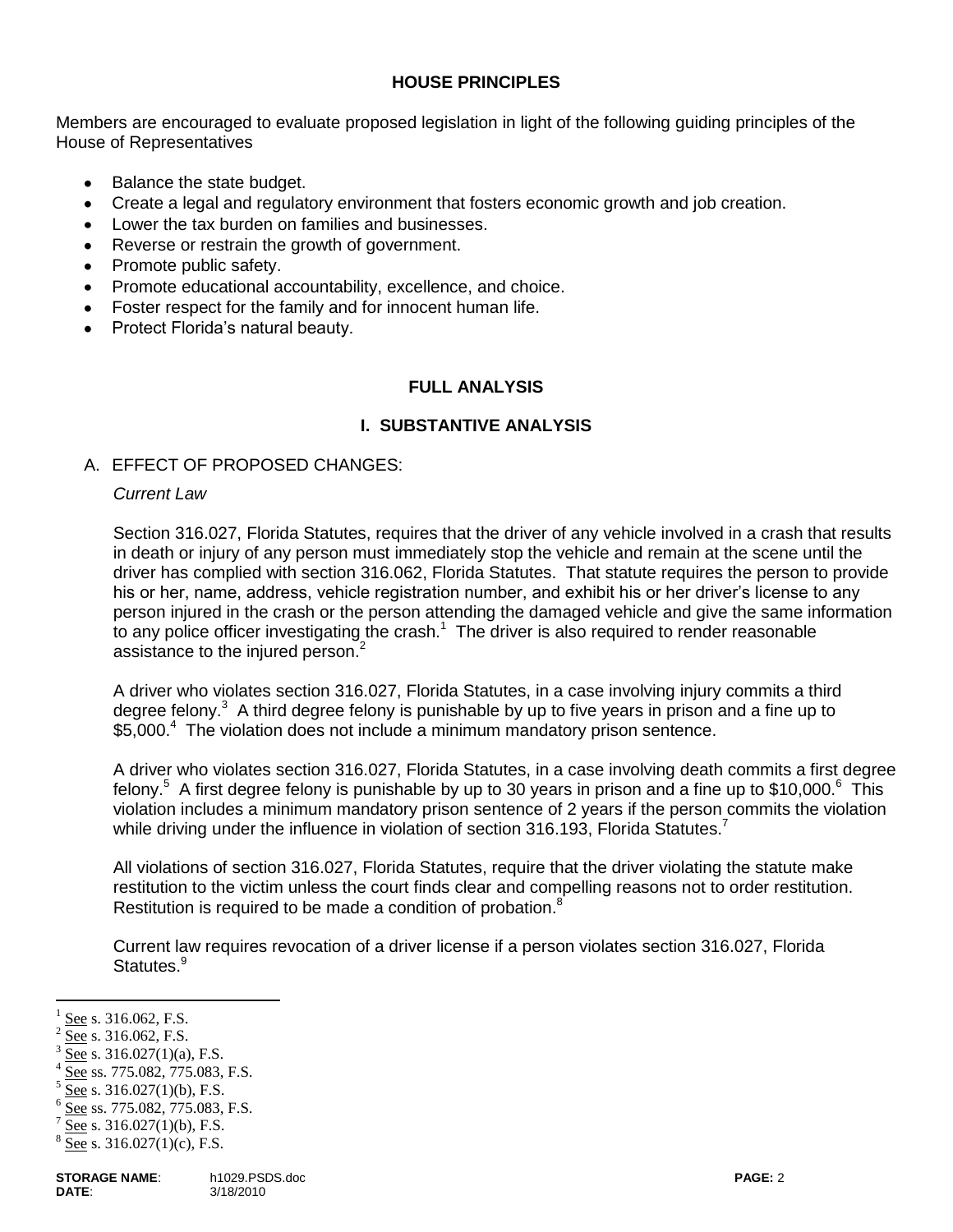## *Proposed Changes*

The bill amends section 316.027, Florida Statutes, to create three levels of the offense, each with different punishments. The first level involves violations in cases where there is a violation in a case involving injury. The bill requires that anyone violating s. 316.027, Florida Statutes, in a case involving injury be sentenced to a minimum mandatory sentence of 3 years. Current law has no minimum mandatory sentence.

The bill creates a second level of the offense where there is serious bodily injury. "Serious bodily injury" is not defined by the bill. The bill requires that anyone violating s. 316.027, Florida Statutes, in a case involving serious bodily injury be sentenced to a minimum mandatory sentence of 7 years. The bill provides that a violation of section 316.027, Florida Statutes, in a case involving serious bodily injury is a level 6 offense on the offense severity ranking chart of the Criminal Punishment Code.

The bill amends the third level of the offense: cases involving death. The bill requires that anyone violating s. 316.027, Florida Statutes, in a case involving death be sentenced to a minimum mandatory sentence of 10 years. Current law has no minimum mandatory sentence. The bill requires that violators who are also driving under the influence receive a minimum mandatory sentence of 12 years instead of the 2 year minimum mandatory under current law.

The bill requires anyone who violates section 316.027, Florida Statutes, be subject to a 3 year mandatory driver license revocation and be required to attend a victim impact panel if one is available in the judicial circuit. A victim impact panel is a meeting where offenders meet with victims to learn the impact of the offenses related to driving. There are victim impact panels in at least 33 counties.<sup>10</sup>

The bill provides an effective date of July 1, 2010.

B. SECTION DIRECTORY:

Section 1. Amends s. 316.027, F.S., relating to crash involving death or personal injuries.

Section 2. Reenacts s. 316.062, F.S., relating to the duty to give information and render aid.

Section 3. Amends s. 322.28, F.S., relating to period of suspension or revocation.

Section 4. Reenacts s. 322.34, F.S., relating to driving while license suspended, revoked, canceled, or disqualified.

Section 5. Amends s. 921.0022, F.S., relating to Criminal Punishment Code; offense severity ranking chart.

Section 6. Provides an effective date of July 1, 2010.

# **II. FISCAL ANALYSIS & ECONOMIC IMPACT STATEMENT**

- A. FISCAL IMPACT ON STATE GOVERNMENT:
	- 1. Revenues:

None.

 $\overline{a}$ 

2. Expenditures:

See "Fiscal Comments."

**STORAGE NAME:** h1029.PSDS.doc **PAGE: 3**<br> **PAGE:** 3/18/2010 **PAGE: 3 DATE**: 3/18/2010  $9\text{ See } s. 316.027(2), F.S.$  $^{10}$  See http://www.madd.org/chapter/1200 12281, accessed March 17, 2010.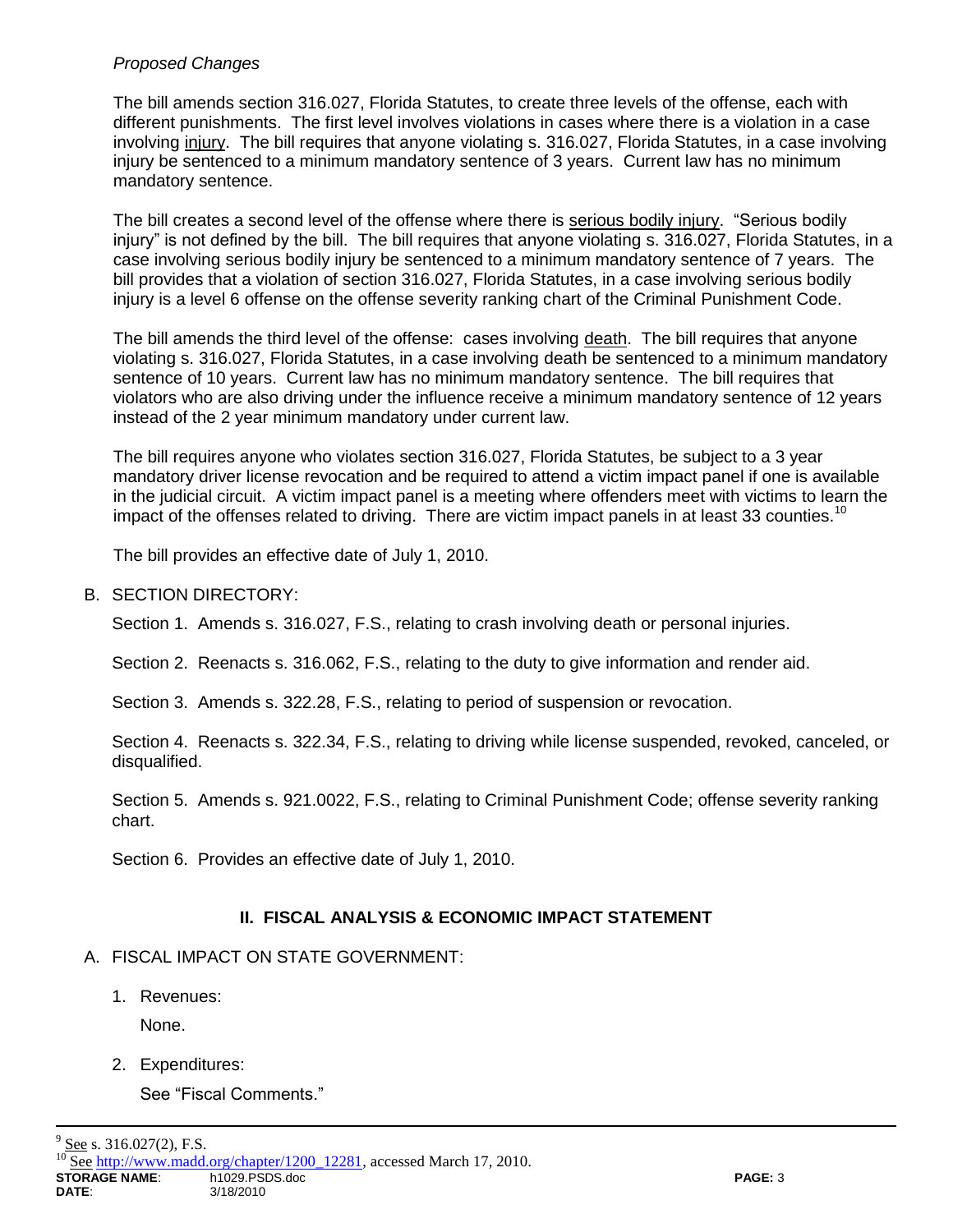### B. FISCAL IMPACT ON LOCAL GOVERNMENTS:

1. Revenues:

None.

2. Expenditures:

None.

C. DIRECT ECONOMIC IMPACT ON PRIVATE SECTOR:

There is no direct economic impact on the private sector.

D. FISCAL COMMENTS:

The Criminal Justice Impact Conference met on February 23, 2010, and estimated the following net impact on the inmate population over the next five years on the provision of the bill that imposes a 3 year minimum mandatory on the current third degree felony:

| <b>Fiscal Year</b> | Add'l Prison Beds | <b>Operating Costs</b> | <b>Fixed Capital Outlay</b> | <b>Total Annual Funds</b> |
|--------------------|-------------------|------------------------|-----------------------------|---------------------------|
| 2010-11            | 87                | \$847,250              | \$28,203,713                | \$29,050,963              |
| 2011-12            | 416               | \$5,866,370            | \$35,761,250                | \$41,627,620              |
| 2012-13            | 625               | \$16,524,477           | \$28,099,100                | \$44,623,577              |
| 2013-14            | 475               | \$28,223,520           | \$9,510,490                 | \$37,734,010              |
| 2014-15            | 155               | \$35,428,301           | \$0                         | \$35,428,301              |
| Total              | 1,758             | \$86,889,917           | \$101,574,553               | \$188,464,470             |

# **III. COMMENTS**

# A. CONSTITUTIONAL ISSUES:

1. Applicability of Municipality/County Mandates Provision:

Not applicable because this bill does not appear to: require the counties or cities to spend funds or take an action requiring the expenditure of funds; reduce the authority that cities or counties have to raise revenues in the aggregate; or reduce the percentage of a state tax shared with cities or counties

2. Other:

None.

B. RULE-MAKING AUTHORITY:

None.

# C. DRAFTING ISSUES OR OTHER COMMENTS:

"Serious bodily injury" is not defined by the bill. A driving under the influence statute defines it as "an injury to any person, including the driver, which consists of a physical condition that creates a substantial risk of death, serious personal disfigurement, or protracted loss or impairment of the